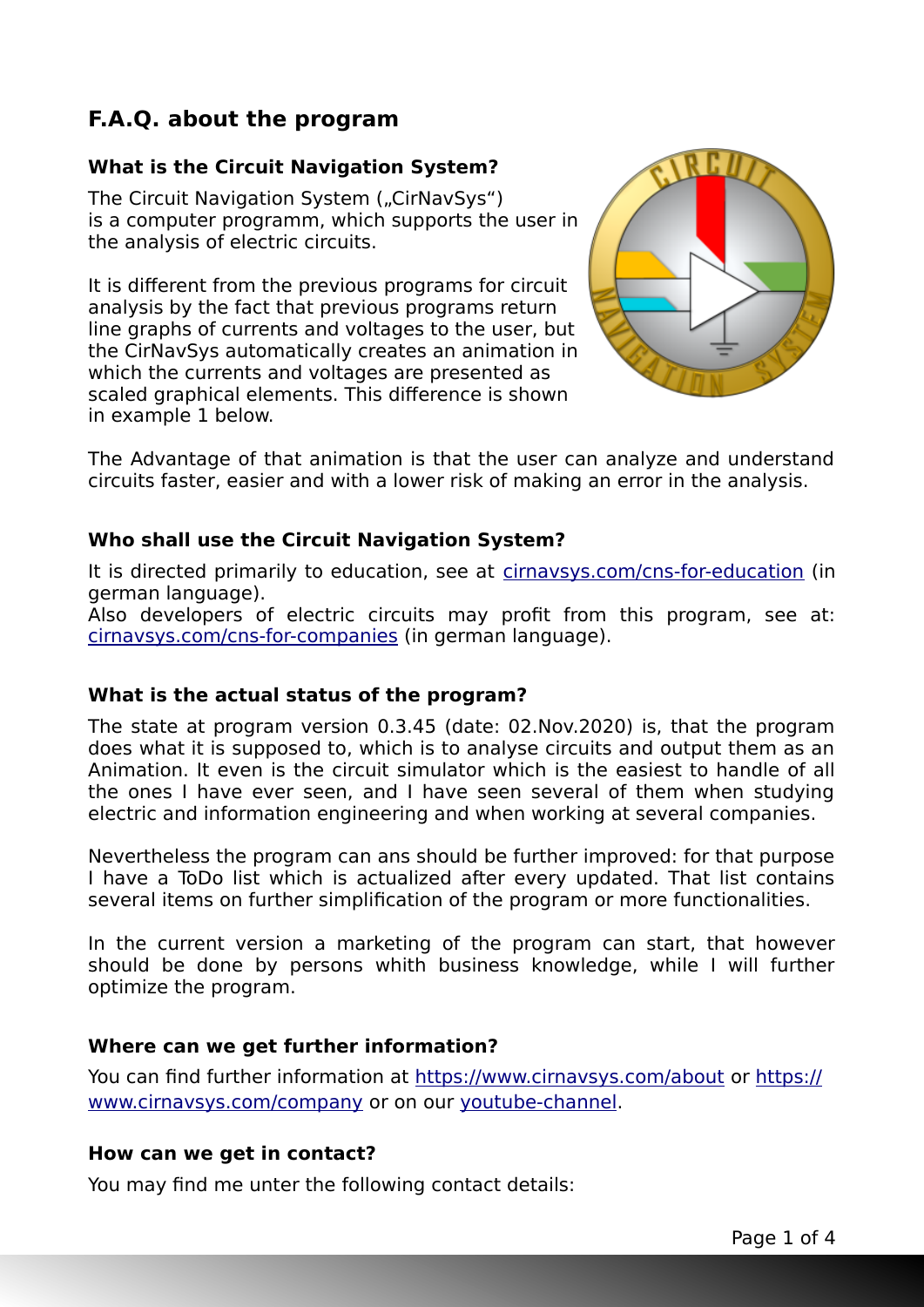- per email at **b.sessler@gmx.de**
- per telephone at 07735 2392
- per mobile telephone at 0151 25118245
- per letter to:

Benedikt Sessler In der Grub 7 D -78343 Gaienhofen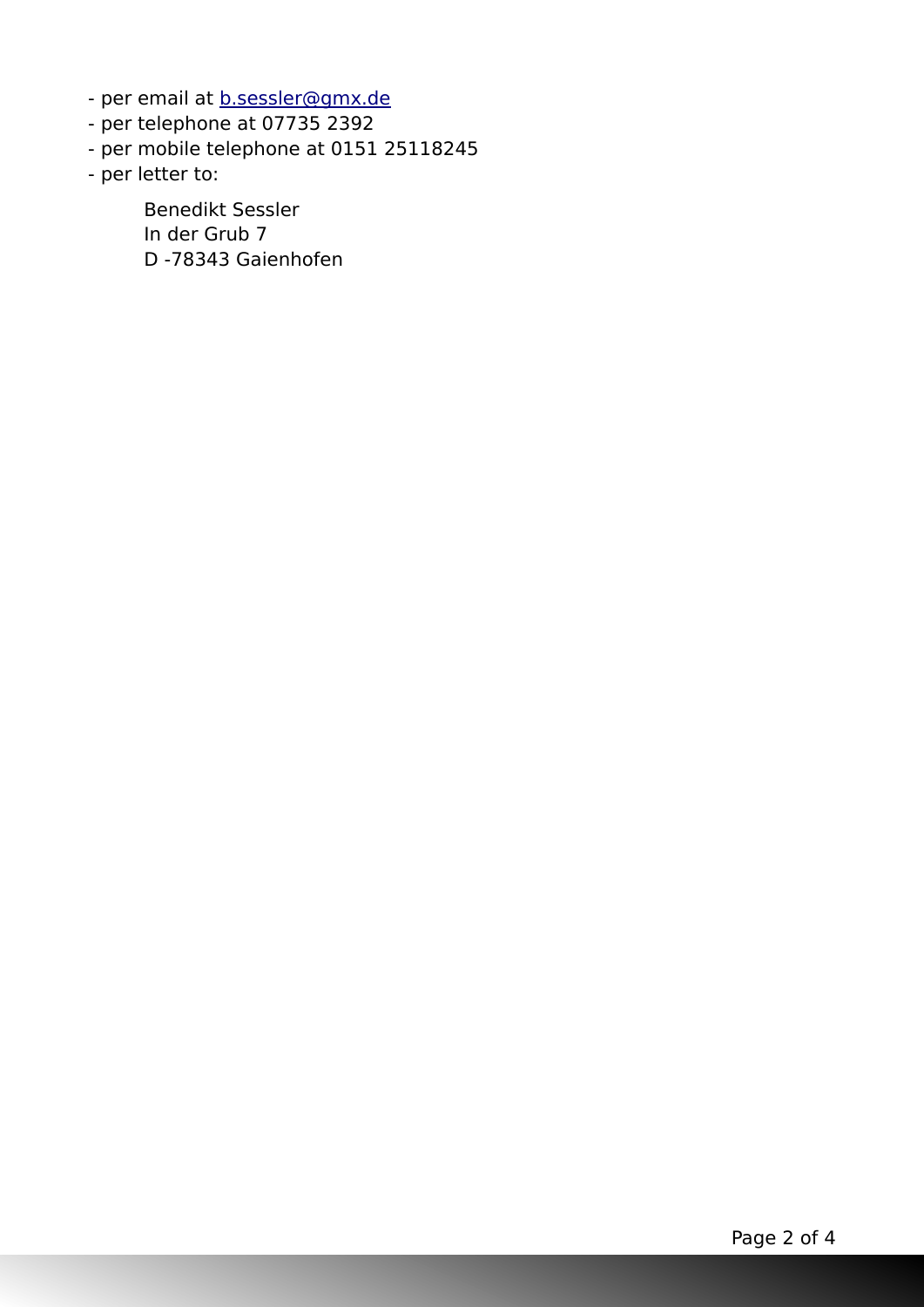# **Example 1: diode rectifier**

This example shall show how much easier it is for a user of the CirNavSys to understand the interdependencies between circuit parts and the operating principle of an electric circuit.

A diode rectifier creates a DC voltage out of an AC voltage. It does this by the four diodes which guide the current in a way so that if flows into the capacitor independently of the voltage.



Conclusion: The output voltage over the capacitor increases until the output voltage reaches an equilibrium value, which is circa the peak of the ac input voltage.

One can see this in these two images or even better in an [animation video](https://vimeo.com/386196137). It only takes a few minutes to create such a video with the CirNavSys.

With these automatically created images from the CirNavSys, the operating principle of the circuit is relatively easy to understand if you know what diodes, capacitors and resistors are.